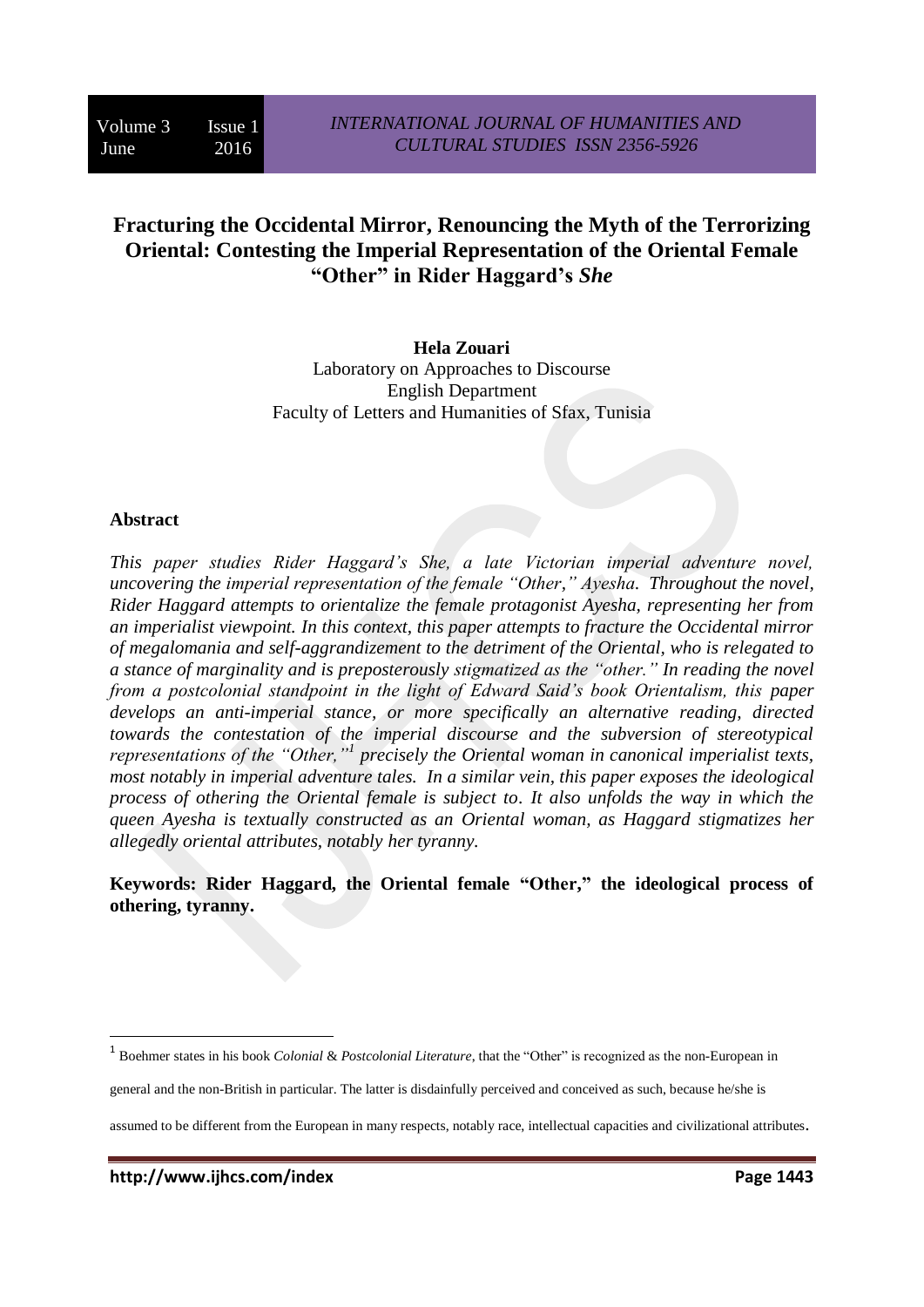Despite the fact that Rider Haggard was not heralded as a canonical writer in literary circles because of his limited fame, he was recognized by a large array of literary critics as an imperialist writer whose imperial adventure novels or quest narratives contributed to the entrenchment of the British empire. Like other As an imperialist writer, Haggard ideologically sought to sustain British hegemony. In this respect, Elleke Boehmer asserts in her book *Colonial & Postcolonial Literature* that 19<sup>th</sup> century imperialist writers, in particular novelists, were "the most active and impassioned disseminators of imperial dreams" of British might and magnitude  $(18)$ .<sup>1</sup> Indeed, these imperialist writers resoundingly celebrated the grandeur of the British empire that sought to revitalize and solidify its imperial project through overseas annexation and expansionism. These overseas annexations were destined to maintain the British expansion of dominion, and more importantly, to confirm the British selfconception. In this particular vein, Boehmer contends that "British imperialists cherished an unambiguously heroic image of themselves as conquerors and civilizers of the world."<sup>2</sup> In actuality, when imperialism reached its heyday in the Victorian age, the British saw themselves as a conquering race and civilizing nation with a grandiose "colonialist mission."<sup>3</sup> This imperial mission aims indeed, at civilizing and enlightening the benighted primitive, who is encrusted in barbarism. It also aims at westernizing the "savage" native and propagating the ideals and values of the English civilization. Accordingly, and in line with Edward Said's argument, "the continuity of British imperial policy throughout the nineteenth century" is embattled with the "novelistic process," whose main purpose is "to keep the empire more or less in place."<sup>4</sup> Hence, the durability of the British imperial project rests, to a great extent, on the production of a sizeable body of novelistic writings, oriented towards the enlargement of the imperial sphere of influence. By the same token, Boehmer maintains that literary texts which were produced in the Victorian fin-de siècle, "helped sustain the colonial vision, giving reinforcement to an already insular colonial world."<sup>5</sup> Across the colonial spectrum, most of late  $19<sup>th</sup>$  century literary texts, notably imperial adventure narratives, articulated a set of racist ideologies and tautologies that foregrounded, on the one hand, the racial, intellectual and cultural superiority of the British man, and emphasized, on the other, the inferiority and backwardness of non-British people. Correspondingly, the imperialist literature of the late Victorian era was governed by racial stereotypes and dogmas that celebrate the supremacy of the British imperial subject in stark contrast to the degeneracy of the indigenous native. In this connection, Boehmer argues that colonial writing, in particular the late  $19<sup>th</sup>$  century colonial literature, reveals the ways in which the colonial system conversely operates through the magnification of the British imperialist and "the degradation of other human beings as natural, an innate part of their degenerate or barbarian state."<sup>6</sup>

It is interesting to note that imperial adventure fiction that pervades most of  $19<sup>th</sup>$  century imperialist literature insinuates an imperialist discourse which centers around the adventurously heroic experience of the white masculine imperialist in the colonial periphery. In fact, from the beginning of the 18th century, which witnessed the rise of imperial adventure novel till the late  $19<sup>th</sup>$  century, imperial adventure fiction remained the most rigorously dominant literary genre which encapsulated the energizing ideals of the British Empire. More significantly, imperial adventure fiction underpinned the monolithic discourse of imperialism or orientalism that sought to obliterate the Oriental "other" textually and imaginatively.

**http://www.ijhcs.com/index Page 1444**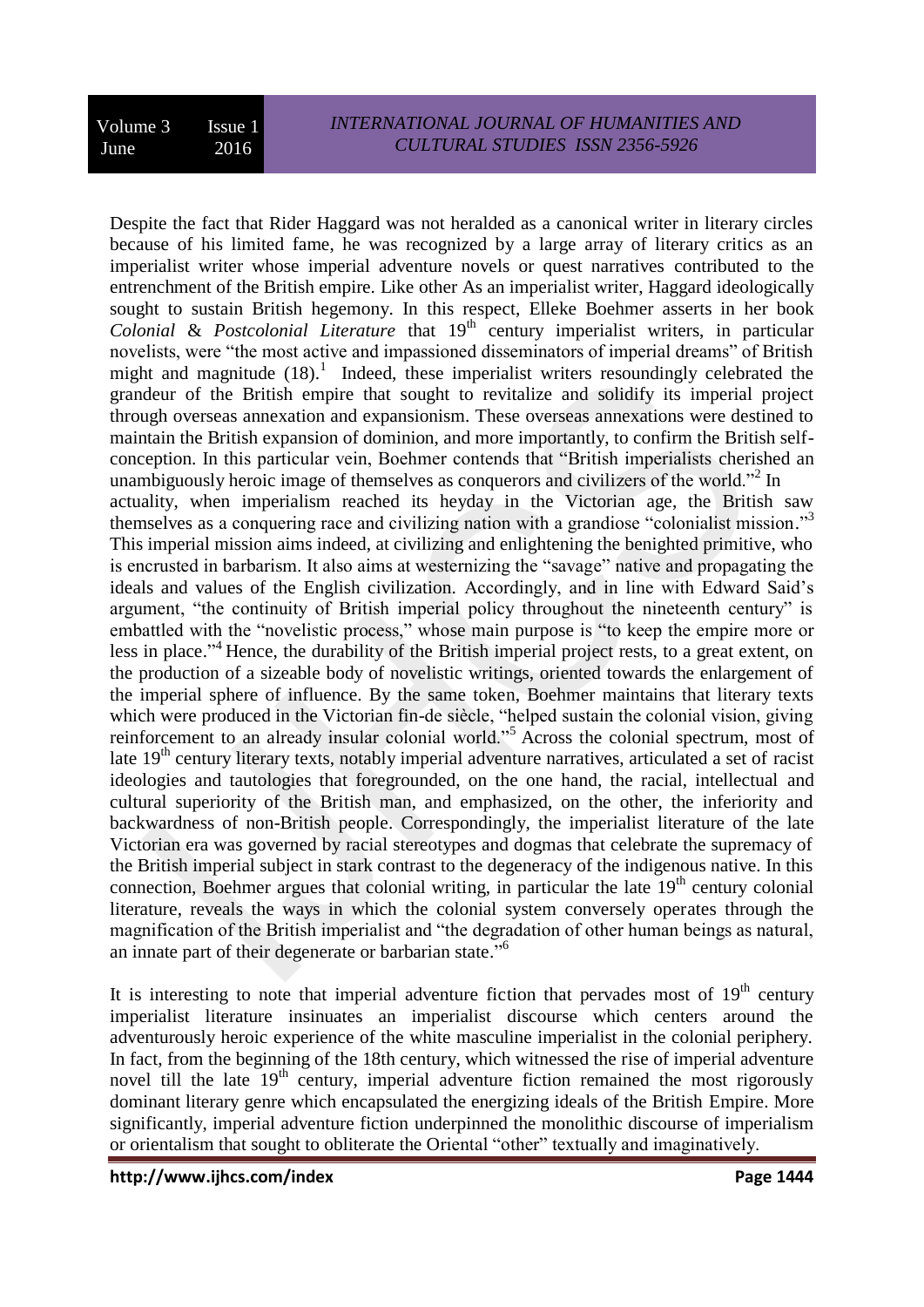Rider Haggard's *She* (1887) is categorised as a typical 19<sup>th</sup> century imperial adventure novel that infuses an imperialist discourse which derives its force and vigor from the Orientalist ideology. The latter tends not only to portray the Oriental woman, from Eurocentric lenses and optics, but also tends to reduce her to a subordinate position. As an imperial adventure story, *She* entrenches the Manichean dichotomy or binarism that celebrates the arresting qualities of the male protagonists, Horace Holly and Leo Vincey, who are seen as two prototypical imperialist figures. Indeed, the male imperialists undertake a thrillingly dangerous journey to the African interior, precisely to the land of Kor, in quest for the white queen Ayesha, who is the mystery to be unraveled. More centrally, *She*, as an imperial adventure narrative, inculcates an Orientalist ideology which is founded on the discursive representation and construction of the Oriental "Other" from an ethnocentric vision. In this perspective, Haggard places the Occidental characters, Horace and Leo, at the centre, stressing their formidable qualities, such as male strength, manhood, courage and avidity for adventure, exploration and conquest. In opposition, he obtrusively accentuates the Oriental characters' otherness and subalternity.

Accordingly, and in line with Terence Rodgers's contention, it is possible to conceive of *She*  as an Orientalist text that tends to emphasize "the Egyptian origins of Ayesha," underscoring her "sexual and cultural otherness."<sup>7</sup> Indeed, Haggard endeavors throughout the narrative to intensify the eccentricity and alterity of the Oriental female Ayesha, who is attributed disagreeable Oriental traits, namely tyranny. Hence, it is tenable to argue, in the light of Said's view of Orientalism, that *She* embeds an Orientalist narrative which tends to gloss over discursively the Oriental woman Ayesha, incarcerating her in a textual panopticon, governed by a wide range of stereotypical images and clichés about the Orient.

My reading of *Haggard*'s *She* is premised on postcolonial theory. In this respect, Lois Tyson defines postcolonial criticism in his book *Critical Theory Today: A User- Friendly Guide* as a contestatory theory or framework which seeks to question the colonial entreprise.<sup>8</sup> It is an oppositional theory that aims at interrogating and dismantling "the colonialist ideology" which derives its force and vigor from the Manichean dichotomy.<sup>9</sup> Tyson proceeds to argue that the colonialist ideology or discourse is predicated upon "the colonizer's assumption of their own superiority, which they contrasted with the alleged inferiority of native (indigenous) peoples, the original inhabitants of the lands they invaded."<sup>10</sup> In other terms, the colonialist discourse is anchored in the Manichean opposition that sharpens the contrast between the colonizer, foregrounding his racial supremacy and cultural superiority, and the colonized, consolidating his Otherness and subalternity.

My reading of Haggard's *She* is predicated on Said's seminal book *Orientalism* as it presents a useful framework to examine the way the Oriental "Other," precisely the Oriental woman, is textually represented and constructed. Said's seminal *orientalism* was and still is critically acclaimed for its enriching contribution to postcolonial field. In this regard, Laura Chrisman and Patrick Williams argue in their book *Colonial Discourse and Postcolonial Theory: A*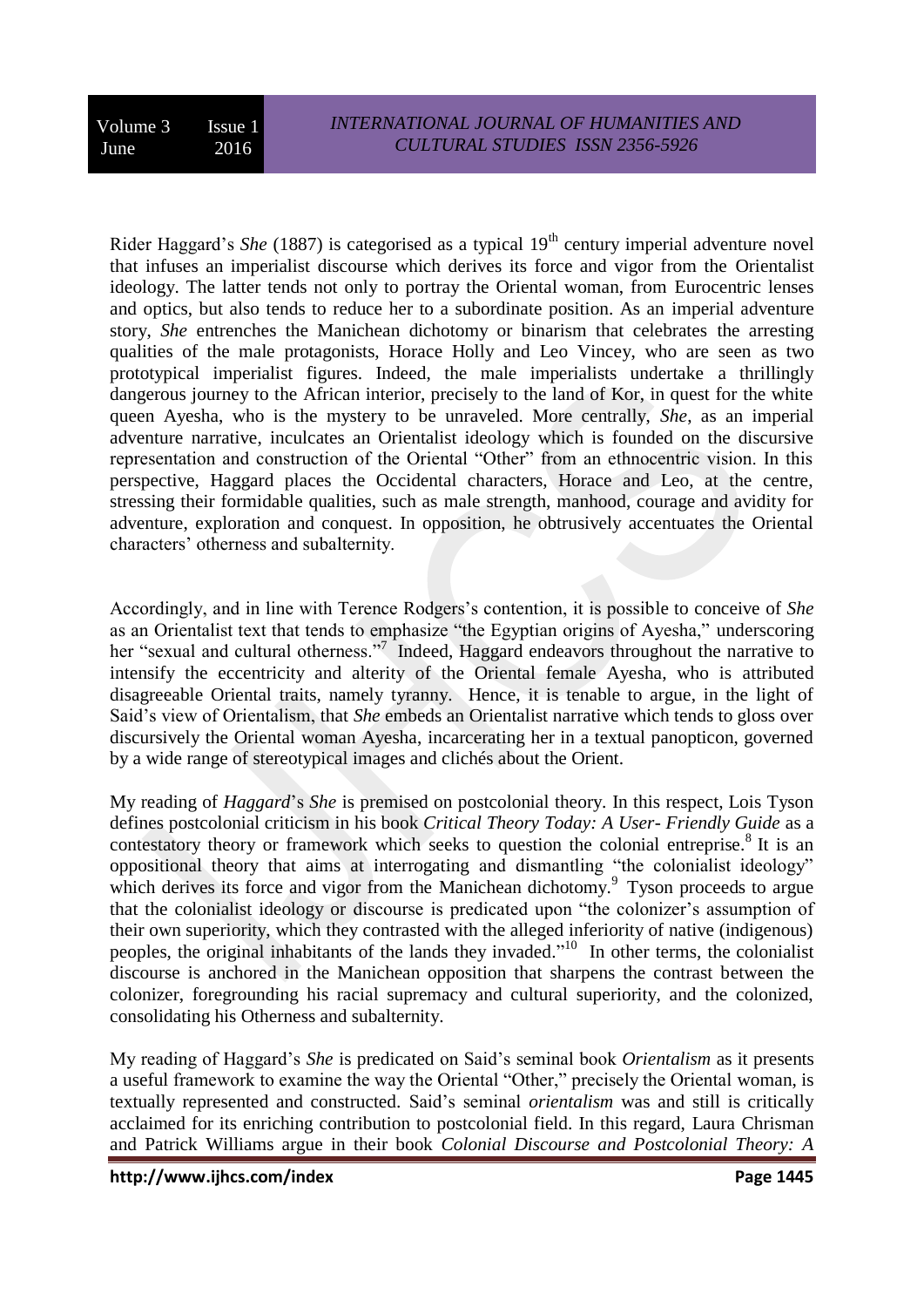*Reader* that Said's *Orientalism* inaugurated a new area of study known as colonial discourse analysis. Loomba, in her book *Colonialism/Postcolonialism*, points out that colonial discourse analysis is principally oriented towards the contestation of the colonial construction of knowledge about the Orient, as well as the ideological representation of the oriental "Other"  $(51)$ .<sup>11</sup> Loomba goes further to note that colonial discourse studies "are not restricted to delienating the workings of power-they have tried to locate and theorise oppositions, resistances and revolts (successful and otherwise) on the part of the colonized."<sup>12</sup> In other terms, colonial discourse analysis seeks to question and interrogate the totalizing colonial discourse, and to induce resistance and dissent among colonized people. To put it differently, colonial discourse analysis examines colonialism or imperialism as if it is a text composed of representational patterns and exclusionary discursive practices, which are materialized in a large range of cultural, historical, literary and scientific discourses. Besides, colonial discourse studies diagnose the operation of imperial discourse, exposing how this hegemonic discourse interpellates and manipulates Oriental subjects. In other words, colonial discourse anlaysis underlines the fact that imperialism or colonialism is an oppressive discursive structure that incarcerates the "Other" in a framed representational system.

From this vantagepoint, I intend to study Rider Haggard's *She* as an orientalist narrative that unfolds the representational project. The latter tends to place the imperial subject at the foreground, and to fix the oriental "Other" in a perpetual state of otherness and alterity. Thus, my major task as a postcolonial reader, who attempts to call into question imperial ideologies, is to point out in the analytical section, to the operation of imperial discourse in *She*. I will also demonstrate in the analytical part, how the female protagonist Ayesha is "orientalized," to adopt Said's terms, and is relegated to a peripheral stance as an "oriental Other." To put it more concretely, I will attempt to trace the othering process in *She*.

Haggard represents She as an empress who rules the Amahagger tribe so as to deepen and consolidate her "Otherness." The Oriental queen Ayesha or she is viewed as an Oriental woman, who is subject to the ideological process of imperial representation or configuration. It is tenable to argue in this regard that Ayesha represents the image of the female "Other" with her tyranny.

Ayesha or "the mysterious queen" is frequently referred to by the Amahagger people, especially by Billali, as "she-who-must-be-obeyed."<sup>13</sup> The appellation is indeed quite telling, as it represents Ayesha as a tyrannical Oriental queen with despotic drives. Besides, the male protagonists Horace Holly and Leo Vincey, view the latter as a despotic matriarch, who is entitled to the exercise of personal autocracy and coercion in the Amahagger tribe. In fact, Ayesha is portrayed throughout the narrative, as a tyrannical white queen, who rules the Amahagger subjects, whom she considers "a bastard brood of the mighty sons of  $K\hat{\varphi}r^{14}$  and sees as "gloomy-visaged folk."<sup>15</sup> In fact, the Amahagger people are the hybrid lineage of the Arabs and "the mighty sons of Kor," whom Ayesha views as "great people" in comparison with the "barbarians" or Arabs.<sup>16</sup>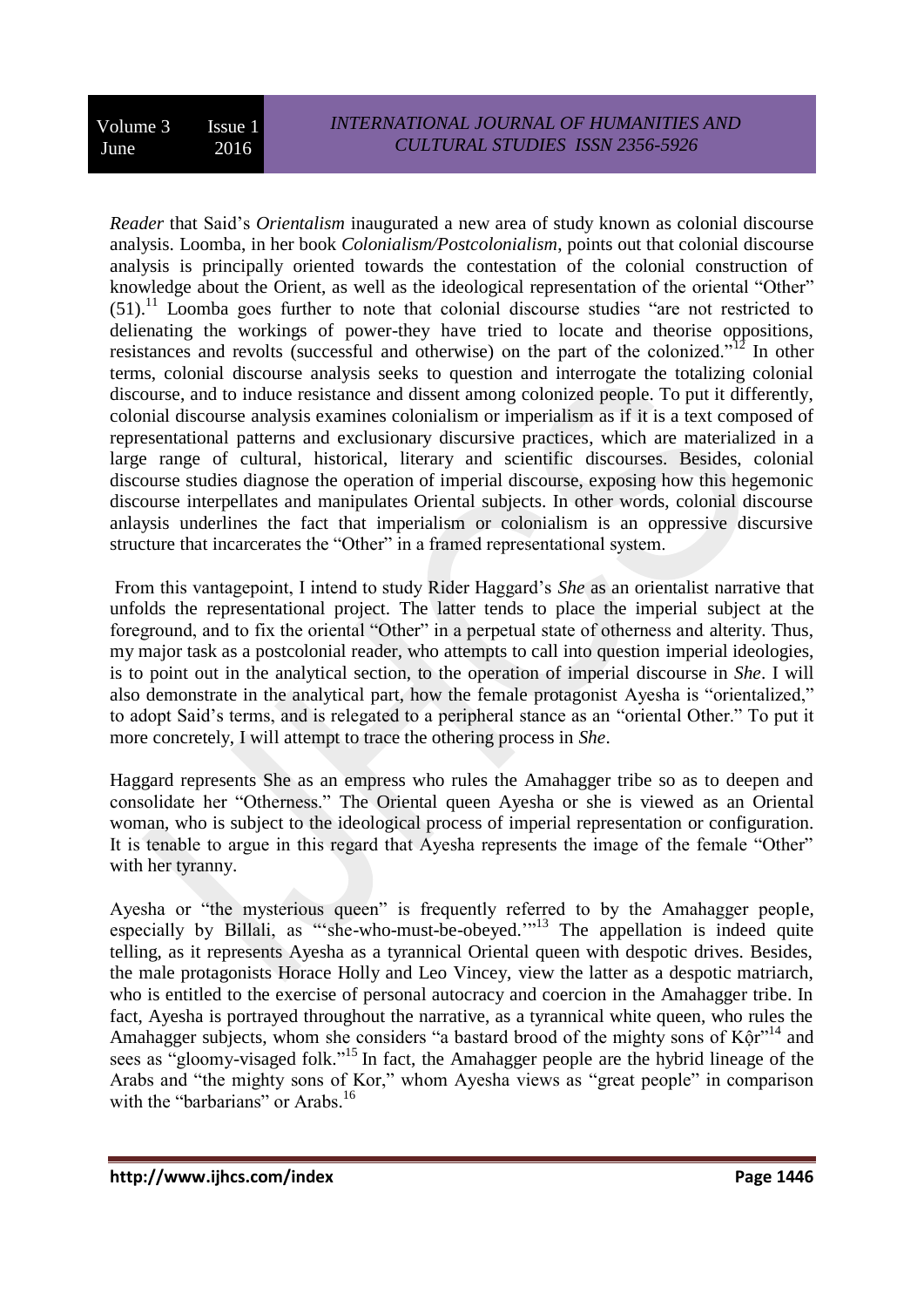Haggard patronizingly represents Ayesha as a tyrannical potentate, who rigidly exercises personal autocracy in the Amahagger tribe. By the same token, he portrays Ayesha as a matriarchal monarch who has despotic drives and retaliatory schemes that cast her as a "mighty avatar," to use Evelyn J. Hinz's terms.<sup>17</sup> In this sphere, she notes in her article "Rider Haggard's *She*: An Archetypal "History of Adventure"" that: "She [Ayesha] is an avatar of Isis, the great goddess of vegetation and the seasonal cycle, when Kallikrates refuses to obey her he repeats his initial disobedience to Isis."<sup>18</sup> Hinz draws a parallel between Isis and Ayesha, who is seen as a vengeful goddess, who exacts vengeance on Kallikrates, because he transcends her commands to forsake his wife Amenartas, whom she loathes spitefully.

Much in the same vein, the Oriental queen Ayesha is depicted by Horace as a despotic queen, whose "word overrides all rights."<sup>19</sup> The Amahagger subjects are supposed in turn, to comply with her strict rules and commands. Yet, if any one of the Amahaggers attempts to cross the boundaries or to trespass his/her limits, he/she is doomed to death.

Correspondingly, Ayesha is portrayed as a despotic ruler, who is eager to thwart any potential for resistance or dissidence. Similarly, Ayesha's eminent power allows her to preclude any subversive or disruptive energy on the part of the Amahaggers. Therefore, it is tenable to argue that Ayesha's relationship with the Amahagger subjects is premised upon the master slave dialectic. In so doing, Ayesha becomes a tyrannical governess, who is intent on subjugating the Amahaggers, attributing to them debasing characteristics such as wickedness and bestiality. Indeed, she abhorrently refers to the cannibalistic violators as "dogs and serpents," and more grossly, as "Eaters of human flesh," because of their monstrosity and "lust for blood."<sup>20</sup> Thus, Ayesha assumes that the Amahagger people are regressive "savages" who are enmeshed in cannibalism and barbarism.

The white queen Ayesha is endowed with an overarchingly domineering power that allows her to subjugate the Amahagger people who are thoroughly monitored and controlled by her. Indeed, in the chapter entitled "Ayesha Gives Judgment," Ayesha addresses Horace

Holly, asserting the fact that she rules the Amahagger people by terror and intimidation. In this respect, the former proclaims: "How thinkest thou that I rule this people ? I have but a regiment of guards to do my bidding, therefore it is not by force. It is by terror.  $"^{21}$  It is clear that Ayesha not only indoctrinates the Amahagger subjects, but also terrifies them with her repressive power. Besides, Ayesha's hegemonic power oppresses the Amahaggers, who become subservient to her strict laws and impositions.

Furthermore, the Oriental white queen Ayesha tells Horace that the Amahaggers are but "savages who lack imagination" and that she is so weary of their worship and terror that she wants to blast them.<sup>22</sup> It is quite obvious that Ayesha loathes the Amahagger people, whom she conceives of as submissive slaves, and more abominably, as "dogs to do [her] bidding."<sup>23</sup> Much in the same vein, in the chapter entitled "Ayesha Gives Judgment," Ayesha delivers a speech addressing the cannibalistic dissidents: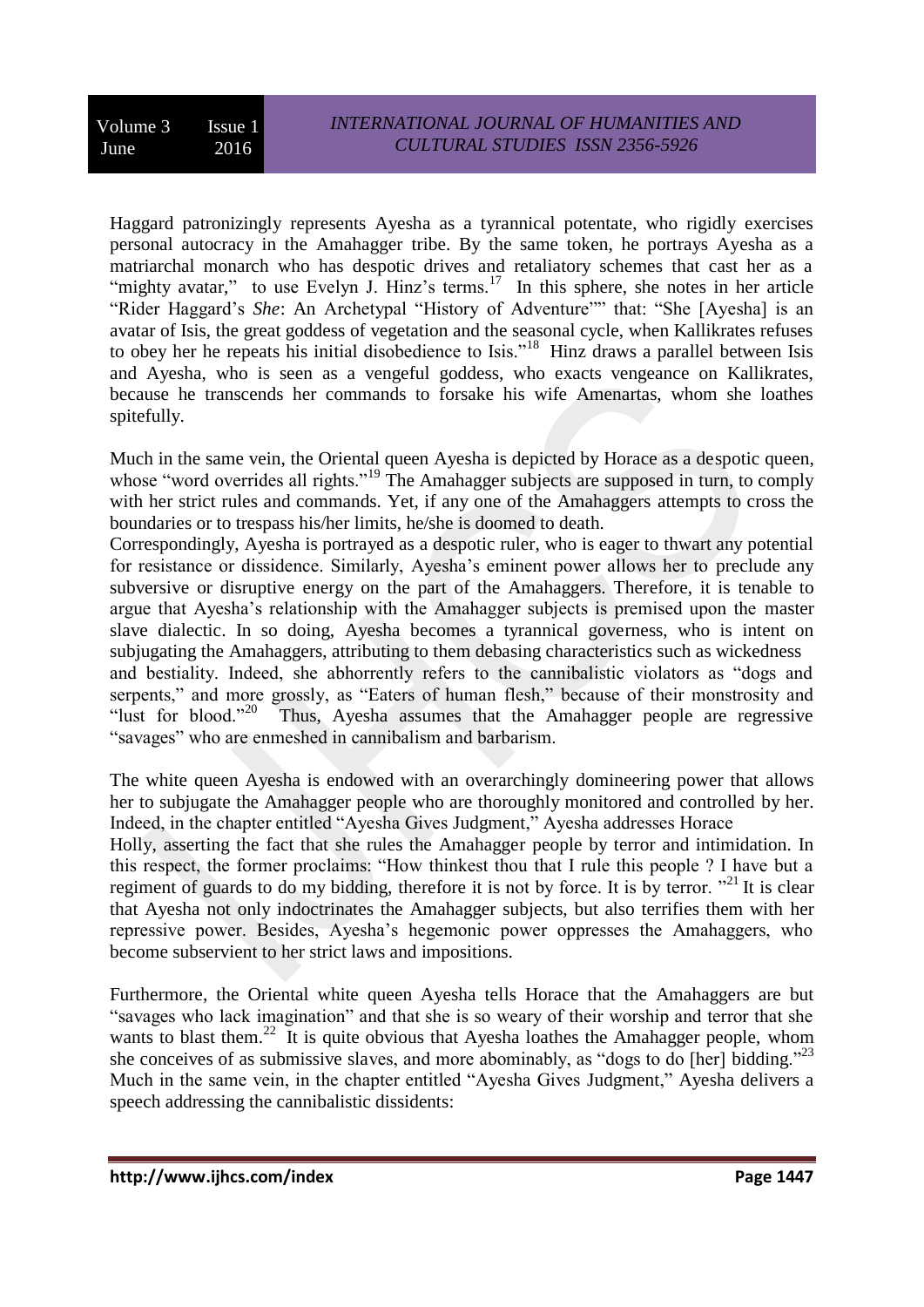Dogs and serpents […] Eaters of human flesh, two things have ye done. First, ye have attacked these strangers, being white men, and would have slain their servant, and for that alone death is your reward […] Hath it not been taught to you from childhood that the law of *She* is an ever fixed law, and that who breaketh it by so much as one jot tittle\*shall perish? […] And is not my lightest word a law? […] Well, do ye know it, ye wicked one. But, ye are all evil- evil to the core- the wickedness bubbles up in you like a fountain in the spring time.<sup>24</sup>

This passage underscores Ayesha's tyranny and confirms her unchallenged authority as an absolute ruler. Besides, it translates Ayesha's abhorrence of the Amahagger's "wicked" practices of cannibalism and savagery. Moreover, Ayesha asserts in this passage that her laws are unalterably and unquestionably fixed. She proceeds to state that anyone who dares to infringe or break her rules "shall perish". Hence, Ayesha is seen by Horace, as a tyrannical potentate, who wields absolute power in the Amahagger tribe.

Moreover, Horace and Leo view Ayesha as a tyrant, since she accuses the cannibalistic dissenters, who dare to hot-pot Leo and Horace along with their servants Job and Mahomed of treachery, savagery and above all disobedience. In point of fact, hot-potting is identified as a customary ritual, practised by the Amahagger people who capture and entrap any white European penetrator, who dares to enter the land of Kor. When Ayesha learns about the deed of the "wicked villains," she convicts them of dissent and recalcitrance. Indeed, she condemns the cannibalistic dissenters to a terrible death by torture. Within the same chapter "Ayesha Gives Judgment," She declares:

> And now, because ye have done this thing, because ye have striven to put these men, my guests, to death, and yet more because ye have dared to disobey my word, this is the doom that I doom you to. That ye be taken to the cave of torture and given over to tormentors, and that on the going down of tomorrow's sun those of you who yet remain alive be slain even as ye would have slain the servant of this my guest. $25$

This passage starkly represents Ayesha as an authoritarian monarch who is eager to eradicate and annihilate any subversive potential on the part of the Amahagger people, who are expected to abide by Ayesha's rules and regulations.

Additionally, Ayesha is portrayed as a despotic potentate, whose tyranny not only induces her to condemn the cannibalistic outlaws to a fatal death by torture, but also to murder Ustane, the Amahagger girl who is deeply devoted to Leo. Indeed, She orders Ustane to leave Leo and to disappear: "Go from hence back to thine own place, and never dare to speak to or set thine eyes upon this man again. He is not for thee. Listen a third time. If thou breakest this my law, that moment thou diest. Go."<sup>26</sup> Moreover, Ayesha tells Horace that if Ustane will not submit to her will, she will slay her. Indeed, she exclaims: "As for this woman, she must die; for though I can take her lover from her […] No other woman shall dwell in my lord's thoughts; my empire shall be all my own."<sup>27</sup> In these two passages,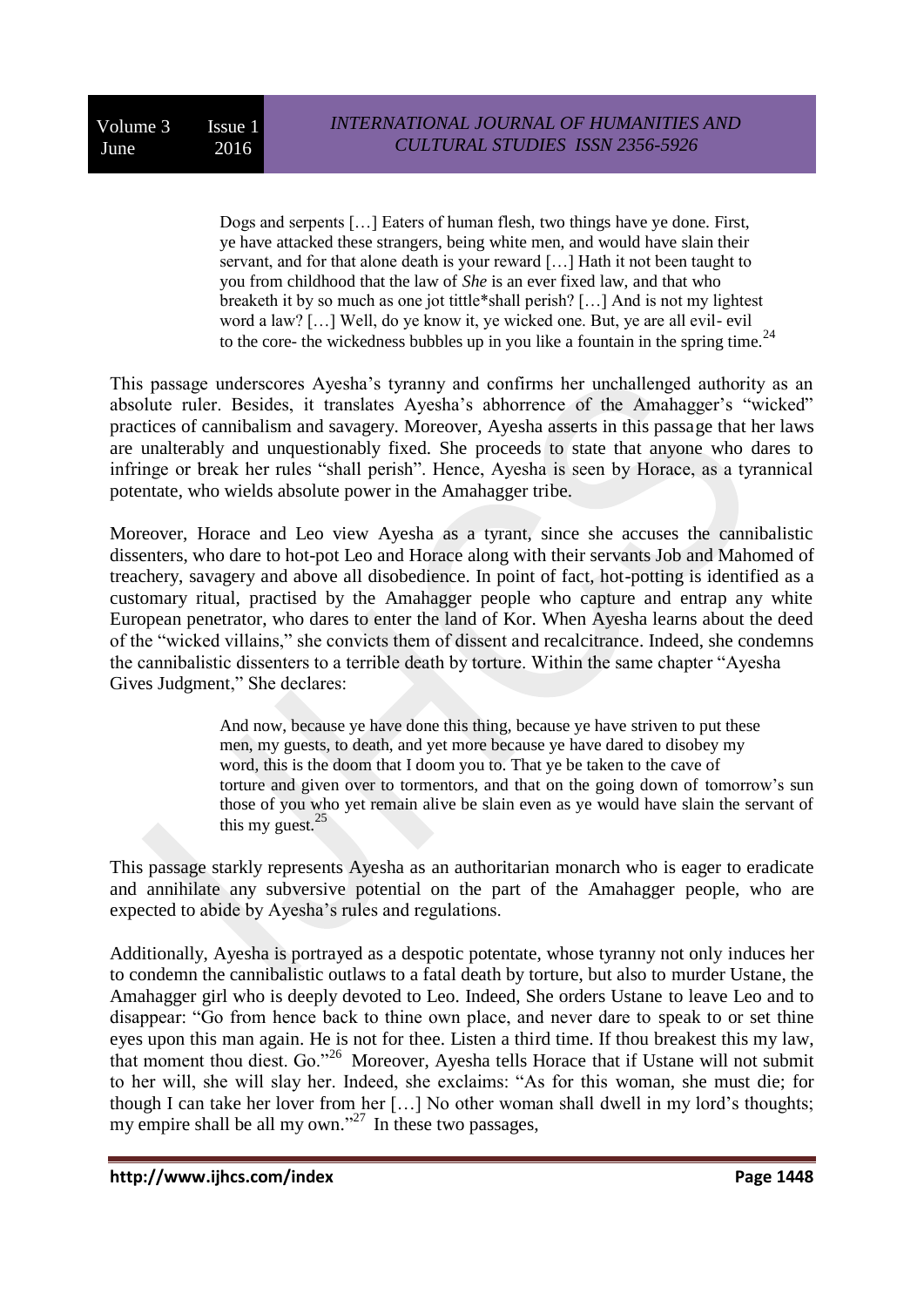Ayesha threatens to kill Ustane if she dares to meet or speak to Leo, under the belief that the latter is her own lover. Significantly, these two passages portray Ayesha as despotic ruler and, more importantly, as a vengeful matriarch who is avid for retaliation and revenge. Indeed, Ayesha vengefully marks Ustane, leaving "her finger marks upon her rival's hair" to intimidate her.<sup>28</sup> Ustane becomes thereupon so frightened that she surrenders to Ayesha's command to leave Leo. But later, the former shows up in the hope of reuniting with her husband Leo. When Ayesha learns about that, she blasts her "into death by some mysterious electric agency or overwhelming will-force"<sup>29</sup> This scene makes Horace and Leo utterly appalled because it testifies to Ayesha's "diablerie," which instigates her to murder Ustane ruthlessly.<sup>30</sup> Correspondingly, Ayesha is viewed by the Occidental characters, Horace and Leo, as a monstrous woman, who has retaliatory impulses and diabolical plans.

Following this understanding, it is possible to argue that Ayesha or She shares some affinities with the figure of the "New Woman" in terms of subversion, vengeance, female power and potency. In this particular vein, Terence Rodgers contends in his article "Restless Desire: Rider Haggard, Orientalism and the New Woman" that most of Haggard's fiction, in particular *She*, is profoundly engaged in gender issues of the 19th century fin-de-siècle.<sup>31</sup> This explains why it draws upon the themes of female identity and sexual licentiousness. In this sphere, Rodgers notes: "Haggard's important delineations of the imperial self, female identity and sexual desire, and, more generally, directed critical attention to his deep textual engagement with the gender politics of the *fin de siècle*."<sup>32</sup> In other words, most of Haggard's novels rest upon the keynote of sexualized female identity and the motif of unrestrained femininity. Rodgers goes some length to contend that the female protagonist Ayesha epitomizes the figure of the Orientalized New Woman with her uncontrollable Eastern femininity and subversive aspirations that further consolidate her "Otherness."

Therefore, Ayesha's tyrannical drives and retaliatory proclivities demonize her, confirming her subalternity as an Oriental "other."

To recapitulate, it is possible to conceive of Haggard's *She* as an orientalist text that essentially subscribes to the genre of imperial adventure fiction. As an imperial adventure narrative, *She* forges and constructs an orientalist discourse that functions in conjunction with the ideologically saturated discourse of imperialism. Hence, the novel insinuates two intersecting dominant discourses that interlock in terms of scope, objectives and principles.

These two discourses are identified as two master-narratives that are motivated by the desire to appropriate and incorporate the Oriental "Other," specifically the Oriental woman, textually and discursively. It is in this scope, indeed, that I attempted to read the novel from a postcolonial standpoint, offering an anti-imperial framework that aims at questioning the dichotomised Manichean model which sharpens the division between "Self" and "Other" and widens the chasm between the Orient and the Occident. This revisionary framework aims also at subverting the western hegemonic construction and identification of the Oriental "Other."

In this perspective, I attempted to trace the ideology of alterity and othering that surfaces openly in the novel. This should come as no surprise since *She* is categorsied as a colonialist text, which is imbricated in the orientalist discourse and which is steeped in imperial stereotyping and prejudice.

**http://www.ijhcs.com/index Page 1449**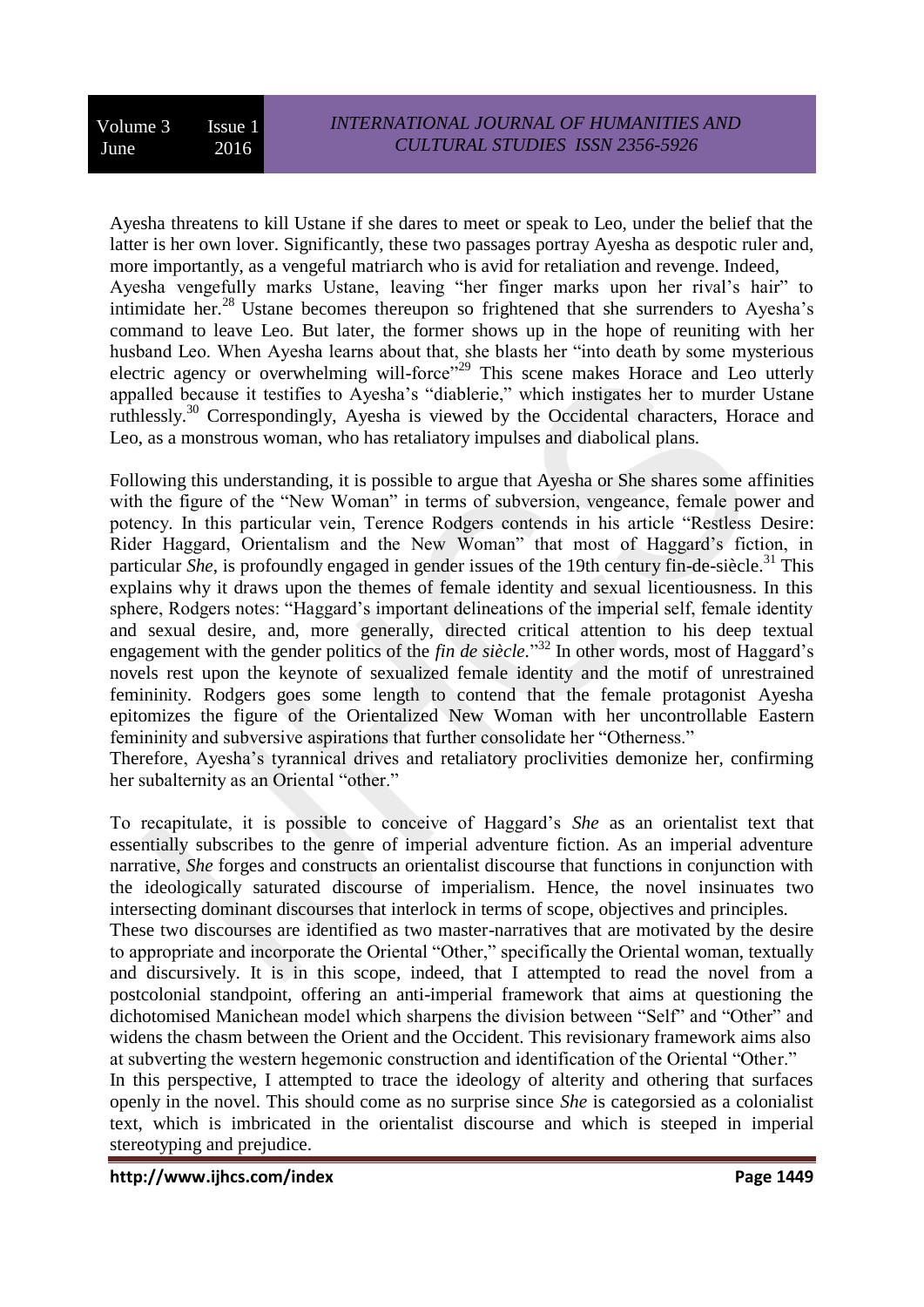## **Notes**

- 1. Elleke Boehmer, *Colonial & Postcolonial Literature* (New York: Oxford University Press, 1995), 18.
- 2. Boehmer, *Colonial & Postcolonial Literature*, 21*.*
- 3. Boehmer, *Colonial & Postcolonial Literature*, 23.
- 4. Edward Said, *Culture and Imperialism* (New York: Vintage Books, 1993), 88.
- 5. Boehmer, *Colonial & Postcolonial Literature*, 44.
- 6. Boehmer, *Colonial & Postcolonial Literature*, 21.
- 7. Terence Rodgers "Restless Desire: Rider Haggard, Orientalism and the New Woman." (New York: Knopf House, 1993), 35-46.
- 8. Lois Tyson*. Critical Theory Today: A User-Friendly Guide* (New York: Routledge, 2006), 419.
- 9. Tyson, *Critical Theory Today*, 419.
- 10. Tyson, *Critical Theory Today*, 419.
- 11. Ania Loomba *Colonialism/Postcolonialism* (London: Routledge, 1998), 51.
- 12. Loomba *Colonialism/Postcolonialism*, 51.
- 13. H. Rider Haggard, *She* (New York: Oxford University Press, 1991),43.
- 14. Haggard, *She*, 181.
- 15. Haggard, *She*, 254.
- 16. Haggard, *She*, 181.
- 17. Evelyn. J. Hinz, "Rider Haggard's She: An Archetypal "History of Adventure."" (Baltimore: [The Johns Hopkins University Press](https://muse.jhu.edu/browse/publishers/hopkins) 1972), 421.
- 18. Hinz, "Rider Haggard's She," 421.
- 19. Haggard, *She*, 115.
- 20. Haggard, *She*, 144.
- 21. Haggard, *She*, 175.
- 22. Haggard, *She*, 145.
- 23. Haggard, *She*, 153.
- 24. Haggard, *She*, 174.
- 25. Haggard, *She*, 175.
- 26. Haggard, *She*, 206.
- 27. Haggard, *She*, 202.
- 28. Haggard, *She*, 208.
- 29. Haggard, *She*, 227.
- 30. Haggard, *She*, 208.
- 31. Rodgers "Restless Desire," 36.
- 32. Rodgers "Restless Desire," 36.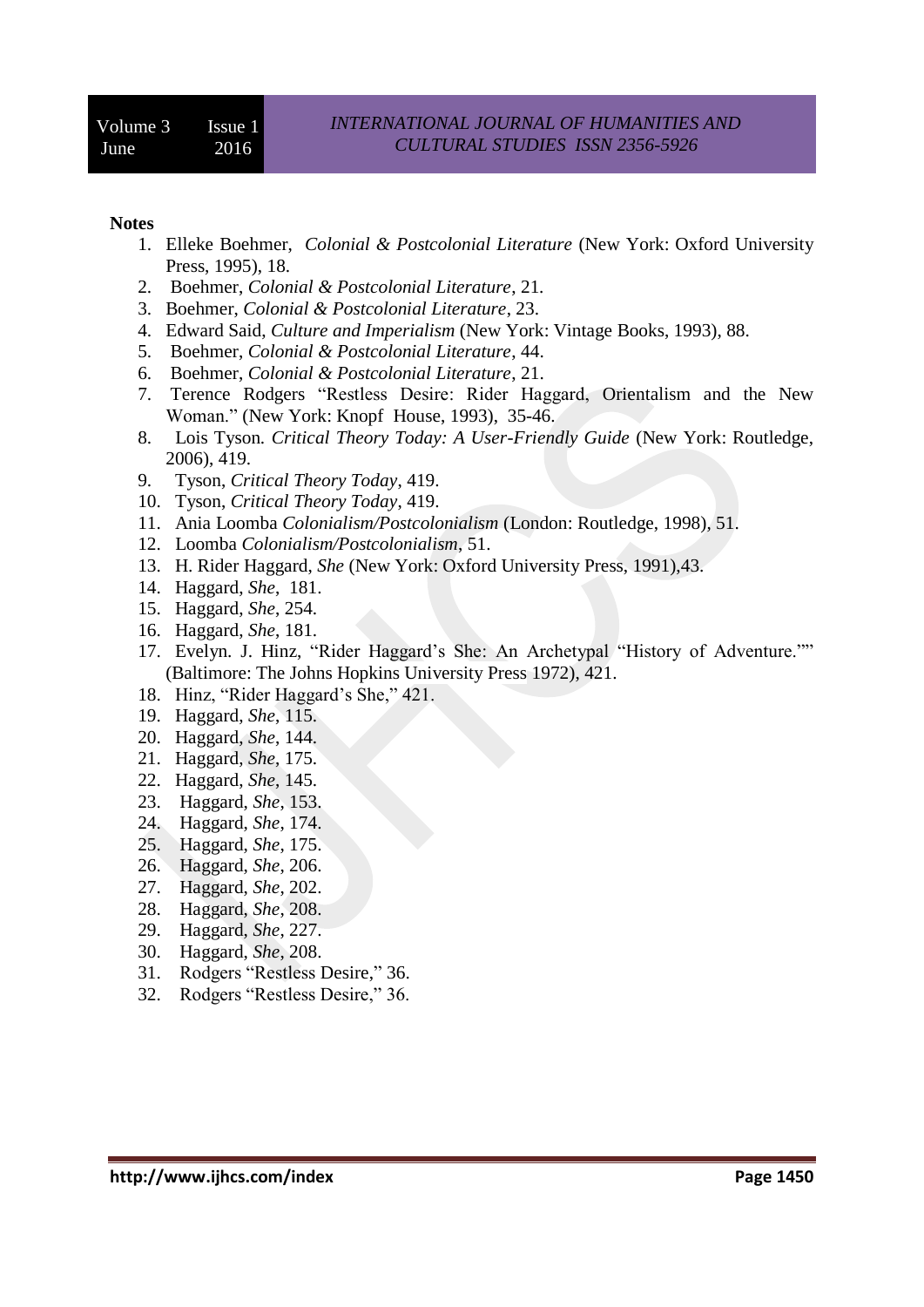## **Bibliography**

Aijaz, Ahmed. "Orientalism and After." *Colonial Discourse And Postcolonial Theory: A Reader*. Eds. Patrick Williams and Laura Chrisman. London: Harvester Wheatsheaf, 1994: 162-171. Print.

Barry, Peter. *Beginning Theory: An introduction to literary and cultural theory*. Manchester: Manchester University Press, 1995. Print.

Boehmer, Elleke*. Colonial & Postcolonial Literature*. New York: Oxford University Press, 1995. Print.

Brantlinger, Patrick. *Rule of Darkness: British Literature and Imperialism, 1830-1914*. New York: Cornell University press, 1988. Print.

Fanon, Frantz. *The Wretched of the Earth*. London: Penguin Books, 1967. Print.

Hennessy, Rosemary, and Rajeswari Mohan. "The Construction of Woman in Three Popular Texts of Empire: Towards a Critique of Materialist Feminism." *Colonial Discourse And Postcolonial Theory: A Reader*. Eds. Patrick Williams and Laura Chrisman. London: Harvester Wheatsheaf, 1994: 462-479. Print.

J. Hinz, Evelyn. "Rider Haggard's She: An Archetypal "History of Adventure."" Studies in the Novel 4.3 (1972): 416-431. Print.

Loomba, Ania. *Colonialism/Postcolonialism*. London: Routledge, 1998. Print. "Overworlding the 'Third World.'" *Colonial Discourse And Postcolonial*

*Theory: A Reader*. Eds. Patrick Williams and Laura Chrisman. London: Harvester Wheatsheaf, 1994: 305-323. Print.

Mohanty, Chandra Talpade. "Under Western Eyes: Feminist scholarship and colonial Discourses." *Colonial Discourse And Postcolonial Theory: A Reader*. Eds. Patrick Williams and Laura Chrisman. London: Harvester Wheatsheaf, 1994: 196-220. Print.

Said. Edward. *Culture and Imperialism*. New York: Vintage Books, 1993. ---*. Orientalism*. London: Penguin Books, 1978.

Sinha, Madhudaya. "Tringular Erotics: The Politics of Masculinity, Imperialism and Big-Game Hunting in Rider Haggard's *She*." *Critical Survey* 20.3 (2008): 29-43. Print.

Spivak, Gayatri Chakravorty. "Can the Subaltern Speak?" *Colonial Discourse And Postcolonial Theory: A Reader*. Eds. Patrick Williams and Laura Chrisman. London: Harvester Wheatsheaf, 1994: 66-111. Print.

**http://www.ijhcs.com/index Page 1451**